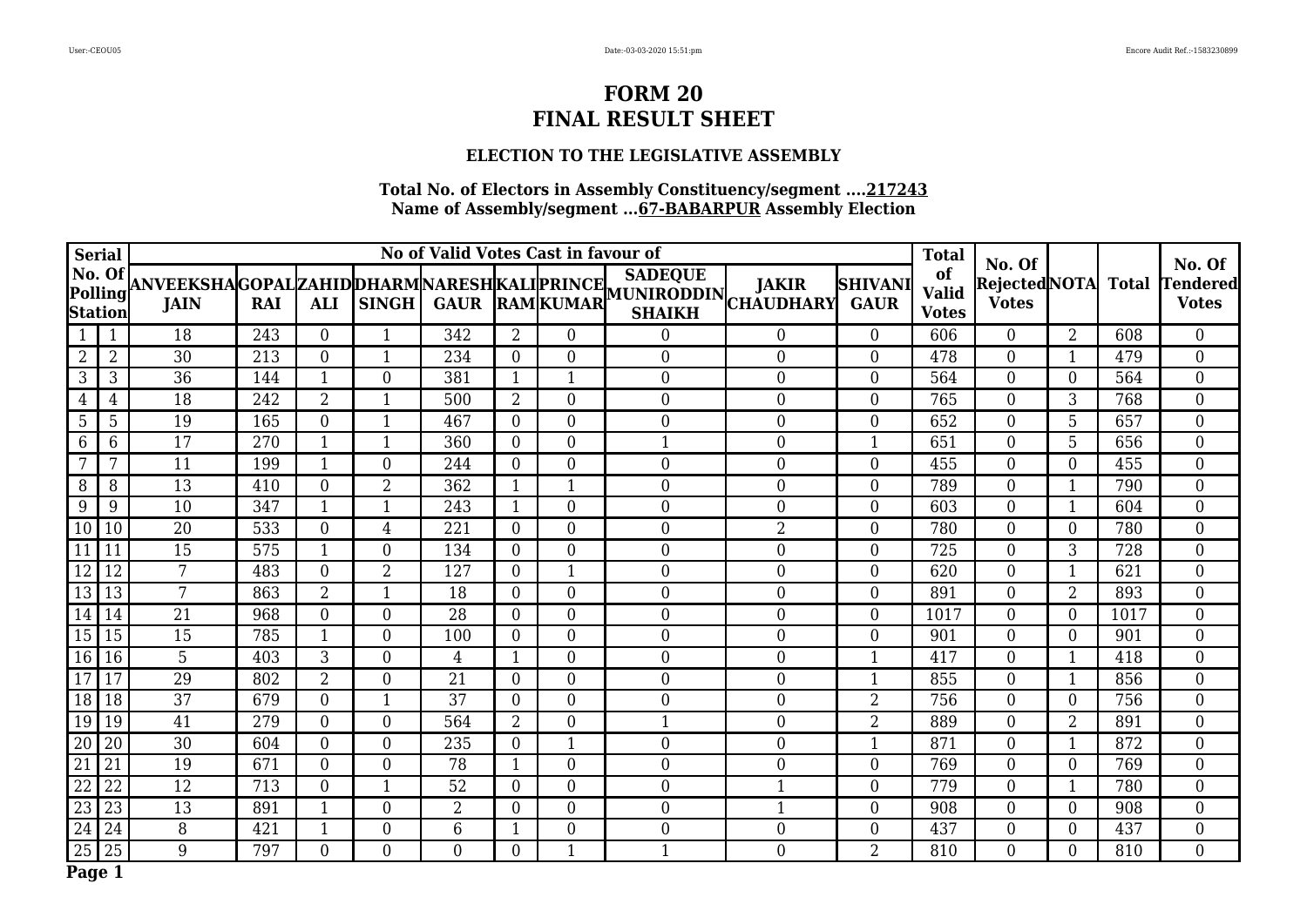## **ELECTION TO THE LEGISLATIVE ASSEMBLY**

| Serial                                                                                 |                |     |                  |                  | No of Valid Votes Cast in favour of |                |                  |                                                                                                                                                                                              |                  |                               | <b>Total</b>                       | No. Of                        |                |              | No. Of                          |
|----------------------------------------------------------------------------------------|----------------|-----|------------------|------------------|-------------------------------------|----------------|------------------|----------------------------------------------------------------------------------------------------------------------------------------------------------------------------------------------|------------------|-------------------------------|------------------------------------|-------------------------------|----------------|--------------|---------------------------------|
| No. Of [<br>Polling<br><b>Station</b>                                                  |                |     |                  |                  |                                     |                |                  | <b>SADEQUE</b><br> ANVEEKSHA GOPAL ZAHID DHARM NARESH KALI PRINCE   <sup>SADEQUE</sup>    JAKIR   S<br>   JAIN   RAI   ALI   SINGH   GAUR   RAM  KUMAR   GHAIVH  CHAUDHARY <br><b>SHAIKH</b> |                  | <b>SHIVANI</b><br><b>GAUR</b> | of<br><b>Valid</b><br><b>Votes</b> | Rejected NOTA<br><b>Votes</b> |                | <b>Total</b> | <b>Tendered</b><br><b>Votes</b> |
| $\boxed{26}$                                                                           | 25             | 768 | $\overline{0}$   | $\overline{0}$   | 6                                   | $\Omega$       | $\overline{0}$   |                                                                                                                                                                                              | $\overline{0}$   | 3                             | 803                                | $\Omega$                      | $\overline{0}$ | 803          | $\overline{0}$                  |
| 27                                                                                     | 28             | 661 | $\boldsymbol{0}$ | $\mathbf{0}$     | $\overline{2}$                      | 1              | 0                | $\boldsymbol{0}$                                                                                                                                                                             | $\boldsymbol{0}$ | $\overline{2}$                | 694                                | $\overline{0}$                | 2              | 696          | $\mathbf{0}$                    |
| $\begin{array}{c}\n\overline{27} \\ \overline{28} \\ \overline{29}\n\end{array}$<br>28 | 18             | 254 | $\boldsymbol{0}$ | $\overline{2}$   | 613                                 | 1              | 1                |                                                                                                                                                                                              | $\mathbf{0}$     | $\overline{0}$                | 890                                | $\overline{0}$                | 5              | 895          | $\overline{0}$                  |
| 29                                                                                     | 14             | 284 | $\boldsymbol{0}$ | $\boldsymbol{0}$ | 582                                 |                | 0                | $\boldsymbol{0}$                                                                                                                                                                             | $\overline{0}$   | $\overline{2}$                | 883                                | $\boldsymbol{0}$              | 1              | 884          | $\boldsymbol{0}$                |
| $\overline{30}$<br>30                                                                  | 12             | 155 | $\boldsymbol{0}$ | 3                | 422                                 | $\overline{2}$ | 0                | $\boldsymbol{0}$                                                                                                                                                                             | $\boldsymbol{0}$ | $\boldsymbol{0}$              | 594                                | $\overline{0}$                | 0              | 594          | $\boldsymbol{0}$                |
| $\overline{31}$<br>31                                                                  | 17             | 500 | $\mathbf{1}$     | $\boldsymbol{0}$ | 367                                 | $\overline{2}$ | $\boldsymbol{0}$ | $\boldsymbol{0}$                                                                                                                                                                             |                  | $\overline{0}$                | 888                                | $\overline{0}$                | 3              | 891          | $\boldsymbol{0}$                |
| $\overline{32}$<br>32                                                                  | 7              | 509 | $\overline{2}$   | $\boldsymbol{0}$ | 6                                   | $\overline{0}$ | $\overline{0}$   | $\overline{0}$                                                                                                                                                                               | $\overline{0}$   | 1                             | 525                                | $\overline{0}$                | $\overline{0}$ | 525          | $\boldsymbol{0}$                |
| $\sqrt{33}$<br>33                                                                      | 13             | 577 | $\mathbf{1}$     | $\boldsymbol{0}$ | 130                                 | $\overline{0}$ | $\mathbf{1}$     | 3                                                                                                                                                                                            | $\overline{0}$   | $\overline{0}$                | 725                                | $\overline{0}$                | $\overline{0}$ | 725          | $\boldsymbol{0}$                |
|                                                                                        | 23             | 254 | $\mathbf{1}$     | 5                | 467                                 | $\overline{0}$ | 0                | $\boldsymbol{0}$                                                                                                                                                                             | 1                | $\mathbf{1}$                  | 752                                | $\overline{0}$                | $\mathbf{1}$   | 753          | $\boldsymbol{0}$                |
| $\frac{33}{34} \frac{33}{34}$<br>$\frac{35}{35} \frac{35}{36}$                         | 26             | 306 | $\boldsymbol{0}$ | $\mathbf{1}$     | 545                                 | $\mathbf{1}$   | $\overline{0}$   | $\overline{0}$                                                                                                                                                                               | $\overline{0}$   | $\theta$                      | 879                                | $\overline{0}$                | $\overline{2}$ | 881          | $\overline{0}$                  |
|                                                                                        | 15             | 148 | $\boldsymbol{0}$ | $\mathbf{1}$     | 333                                 | -1             | $\overline{0}$   | $\overline{0}$                                                                                                                                                                               | $\overline{0}$   | $\mathbf 1$                   | 499                                | $\overline{0}$                | $\Omega$       | 499          | $\overline{0}$                  |
| $\overline{37}$<br>37                                                                  | 7              | 647 | $\mathbf{1}$     | $\boldsymbol{0}$ | 9                                   | $\overline{0}$ | $\overline{0}$   | $\boldsymbol{0}$                                                                                                                                                                             | $\overline{0}$   | $\mathbf{1}$                  | 665                                | $\boldsymbol{0}$              | $\mathbf{1}$   | 666          | $\overline{0}$                  |
| $\overline{38}$<br>38                                                                  | $\mathbf{1}$   | 521 | $\mathbf{1}$     | $\boldsymbol{0}$ | 6                                   | $\overline{0}$ | 0                | $\boldsymbol{0}$                                                                                                                                                                             | $\boldsymbol{0}$ | $\overline{0}$                | 529                                | $\overline{0}$                | $\overline{0}$ | 529          | $\boldsymbol{0}$                |
| $\overline{39}$<br>39                                                                  | 11             | 457 | $\mathbf{1}$     | $\boldsymbol{0}$ | 287                                 | $\mathbf{0}$   | $\overline{2}$   | $\boldsymbol{0}$                                                                                                                                                                             | 1                | 3                             | 762                                | $\boldsymbol{0}$              | $\overline{0}$ | 762          | $\boldsymbol{0}$                |
| 40<br>40                                                                               | 12             | 321 | $\boldsymbol{0}$ | $\overline{2}$   | 333                                 | $\mathbf{1}$   | $\overline{0}$   | $\boldsymbol{0}$                                                                                                                                                                             | 1                | 1                             | 671                                | $\overline{0}$                | 1              | 672          | $\overline{0}$                  |
| $\overline{41}$<br>41                                                                  | 9              | 176 | $\mathbf{1}$     | $\boldsymbol{0}$ | 506                                 | $\mathbf{0}$   | 0                | $\boldsymbol{0}$                                                                                                                                                                             | $\boldsymbol{0}$ | $\boldsymbol{0}$              | 692                                | $\overline{0}$                | $\overline{0}$ | 692          | $\overline{0}$                  |
| 42<br>42                                                                               | $\overline{4}$ | 309 | $\boldsymbol{0}$ | $\overline{0}$   | 336                                 | $\mathbf{0}$   | 0                | $\boldsymbol{0}$                                                                                                                                                                             | $\overline{0}$   | $\overline{0}$                | 649                                | $\overline{0}$                | $\mathbf{1}$   | 650          | $\boldsymbol{0}$                |
| 43<br>43                                                                               | 24             | 407 | $\boldsymbol{0}$ | 1                | 10                                  | $\overline{0}$ | 0                | $\boldsymbol{0}$                                                                                                                                                                             |                  | $\overline{0}$                | 443                                | 0                             | 1              | 444          | $\boldsymbol{0}$                |
| 44 44                                                                                  | 9              | 573 | $\mathbf{1}$     | $\boldsymbol{0}$ | 187                                 | $\mathbf{0}$   | 0                |                                                                                                                                                                                              | $\mathbf{0}$     | $\overline{0}$                | 771                                | $\overline{0}$                | $\overline{0}$ | 771          | $\overline{0}$                  |
| $\frac{11}{45}$<br>45                                                                  | $\mathfrak{Z}$ | 469 | $\mathbf{1}$     | $\boldsymbol{0}$ | 40                                  | $\overline{0}$ | 0                | $\boldsymbol{0}$                                                                                                                                                                             | $\mathbf{0}$     | $\overline{0}$                | 513                                | $\overline{0}$                | 1              | 514          | $\overline{0}$                  |
| 46 46                                                                                  | 4              | 320 | $\boldsymbol{0}$ | $\boldsymbol{0}$ | 474                                 | $\overline{0}$ | 0                |                                                                                                                                                                                              |                  | 1                             | 801                                | $\overline{0}$                | 2              | 803          | $\boldsymbol{0}$                |
| $\overline{47}$<br>47                                                                  | $6\phantom{1}$ | 139 | $\boldsymbol{0}$ | 5                | 429                                 | $\mathbf{0}$   | $\overline{0}$   | $\boldsymbol{0}$                                                                                                                                                                             | $\overline{0}$   | $\overline{0}$                | 579                                | $\overline{0}$                | 3              | 582          | $\overline{0}$                  |
| 48 48                                                                                  | 3              | 112 | $\boldsymbol{0}$ | $\mathbf{1}$     | 399                                 | $\mathbf{0}$   | $\mathbf{1}$     |                                                                                                                                                                                              | $\overline{0}$   | $\overline{0}$                | 517                                | $\overline{0}$                | 2              | 519          | $\overline{0}$                  |
| 49<br>49                                                                               | 12             | 680 | $\boldsymbol{0}$ | $\overline{0}$   | 242                                 | $\mathbf{0}$   | 0                | $\boldsymbol{0}$                                                                                                                                                                             | $\overline{0}$   | $\overline{0}$                | 934                                | $\overline{0}$                | 3              | 937          | $\boldsymbol{0}$                |
| $\boxed{50}$ 50                                                                        | 15             | 295 | $\overline{0}$   | $\overline{2}$   | 325                                 | $\overline{0}$ | $\overline{0}$   | $\boldsymbol{0}$                                                                                                                                                                             | $\overline{0}$   | $\overline{0}$                | 637                                | $\overline{0}$                | 1              | 638          | $\overline{0}$                  |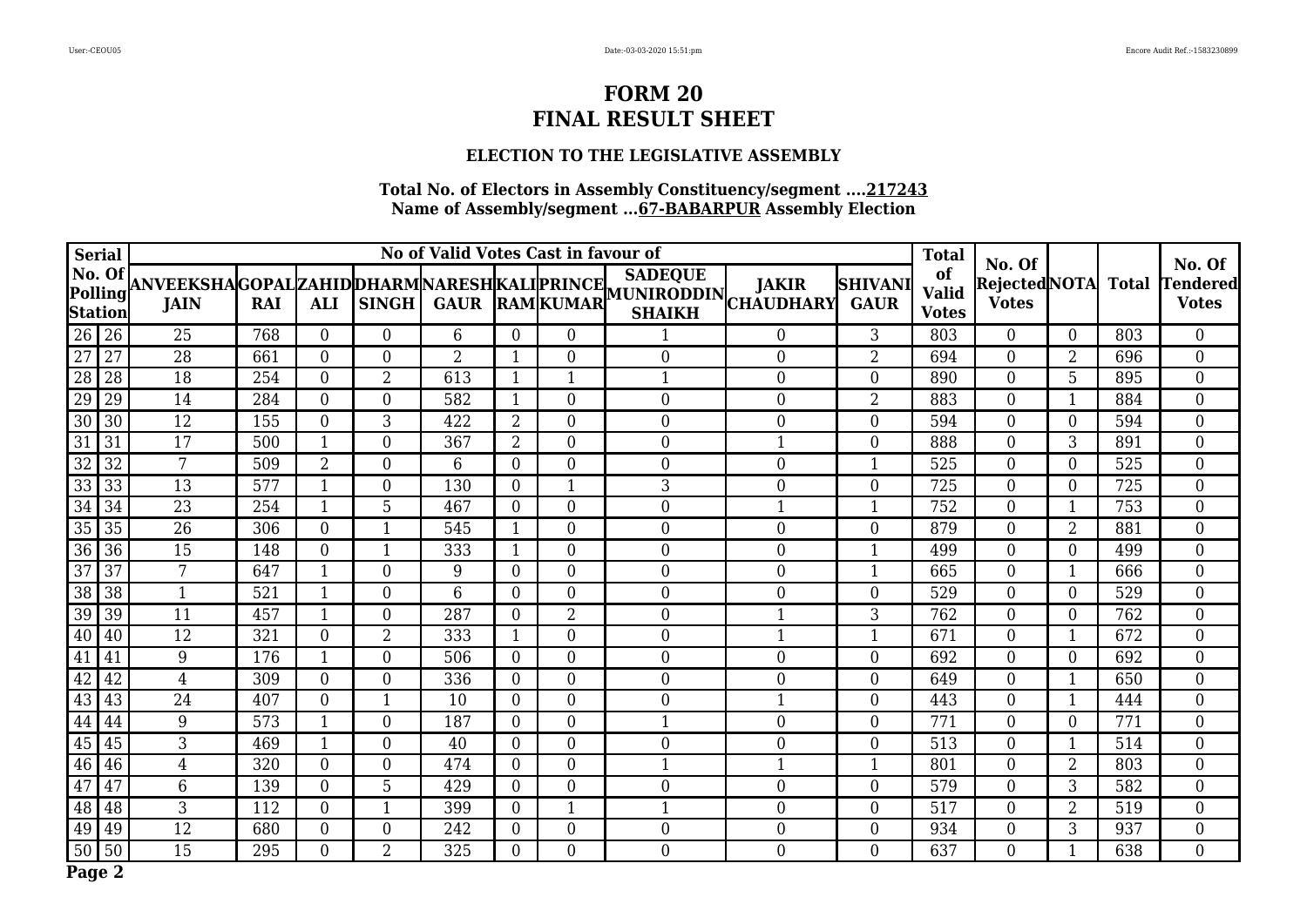## **ELECTION TO THE LEGISLATIVE ASSEMBLY**

| Serial                                                                               |                 |     |                  |                  | No of Valid Votes Cast in favour of |                |                  |                                                                                                                                                      |                  |                               | <b>Total</b>                       | No. Of                              |                |              | No. Of                          |
|--------------------------------------------------------------------------------------|-----------------|-----|------------------|------------------|-------------------------------------|----------------|------------------|------------------------------------------------------------------------------------------------------------------------------------------------------|------------------|-------------------------------|------------------------------------|-------------------------------------|----------------|--------------|---------------------------------|
| No. Of [<br>Polling<br> Station                                                      |                 |     |                  |                  |                                     |                |                  | <b>SADEQUE</b><br>ANVEEKSHAGOPALZAHIDDHARMNARESHKALIPRINCE SADEVUE JAKIR S<br>  JAIN   RAI ALI SINGH GAUR RAMKUMAR CHAIKH CHAUDHARY<br><b>SHAIKH</b> |                  | <b>SHIVANI</b><br><b>GAUR</b> | of<br><b>Valid</b><br><b>Votes</b> | <b>RejectedNOTA</b><br><b>Votes</b> |                | <b>Total</b> | <b>Tendered</b><br><b>Votes</b> |
| $\boxed{51}$ $\boxed{51}$                                                            | 31              | 185 | $\boldsymbol{0}$ | 1                | 345                                 | $\mathbf{0}$   |                  | $\Omega$                                                                                                                                             | $\overline{0}$   | $\overline{0}$                | 563                                | $\overline{0}$                      | 3              | 566          | $\overline{0}$                  |
| 52                                                                                   | 15              | 232 | $\mathbf{1}$     | $\overline{2}$   | 514                                 | $\overline{2}$ | 1                | $\boldsymbol{0}$                                                                                                                                     | 1                | $\overline{0}$                | 768                                | $\Omega$                            | 3              | 771          | $\overline{0}$                  |
| $\frac{52}{53}$ $\frac{53}{54}$<br>53                                                | $6\phantom{1}6$ | 767 | $\mathbf{1}$     | $\overline{0}$   | 181                                 | $\overline{0}$ | 0                | $\overline{0}$                                                                                                                                       | $\Omega$         | $\overline{2}$                | 957                                | $\overline{0}$                      | $\mathbf{1}$   | 958          | $\overline{0}$                  |
| 54                                                                                   | 17              | 260 | $\boldsymbol{0}$ | $\mathbf 1$      | 309                                 | $\overline{0}$ | $\overline{0}$   | $\overline{0}$                                                                                                                                       |                  | $\overline{0}$                | 588                                | $\overline{0}$                      | 1              | 589          | $\overline{0}$                  |
| 55<br>55                                                                             | 19              | 199 | $\mathbf{1}$     | 3                | 481                                 | $\overline{0}$ | 1                | $\boldsymbol{0}$                                                                                                                                     | $\boldsymbol{0}$ | $\overline{0}$                | 704                                | $\overline{0}$                      | 3              | 707          | $\boldsymbol{0}$                |
| $\overline{56}$<br>56                                                                | $\mathfrak{Z}$  | 224 | $\mathbf{1}$     | $\boldsymbol{0}$ | 259                                 | $\mathbf{0}$   | $\overline{0}$   | $\boldsymbol{0}$                                                                                                                                     | $\boldsymbol{0}$ | $\overline{0}$                | 487                                | $\overline{0}$                      | 1              | 488          | $\overline{0}$                  |
| $\overline{57}$<br>57                                                                | $\overline{13}$ | 421 | $\overline{2}$   | $\overline{2}$   | 396                                 | $\mathbf{0}$   | $\boldsymbol{0}$ | $\boldsymbol{0}$                                                                                                                                     | $\boldsymbol{0}$ | $\boldsymbol{0}$              | 834                                | $\overline{0}$                      | $\overline{0}$ | 834          | $\boldsymbol{0}$                |
| $\sqrt{58}$<br>58                                                                    | 11              | 261 | $\overline{0}$   | $\overline{2}$   | 221                                 | 1              | $\overline{0}$   | $\overline{0}$                                                                                                                                       | $\mathbf{0}$     | 1                             | 497                                | $\overline{0}$                      | $\overline{2}$ | 499          | $\overline{0}$                  |
| $\begin{array}{ c } \hline 59 \\ \hline 60 \\ \hline 61 \\ \hline \end{array}$<br>59 | 64              | 885 | 3                | $\mathbf{1}$     | 21                                  | $\overline{0}$ | 0                | $\boldsymbol{0}$                                                                                                                                     | 1                | 4                             | 979                                | $\overline{0}$                      | 5              | 984          | $\boldsymbol{0}$                |
| 60                                                                                   | 43              | 765 | $\mathbf{1}$     | $\overline{0}$   | 53                                  | $\overline{0}$ | $\overline{0}$   | $\overline{0}$                                                                                                                                       | $\overline{0}$   | $\mathbf{1}$                  | 863                                | $\overline{0}$                      | 5              | 868          | $\overline{0}$                  |
| 61                                                                                   | 23              | 645 | $\overline{2}$   | $\overline{0}$   | 35                                  | $\overline{0}$ | $\overline{0}$   | $\overline{0}$                                                                                                                                       |                  | $\overline{0}$                | 706                                | $\overline{0}$                      | 3              | 709          | $\boldsymbol{0}$                |
| $\overline{62}$<br>62                                                                | 39              | 781 | $\mathbf{1}$     | $\boldsymbol{0}$ | 10                                  | $\overline{0}$ | 0                | $\boldsymbol{0}$                                                                                                                                     | $\mathbf{0}$     | $\overline{2}$                | 833                                | $\boldsymbol{0}$                    | 3              | 836          | $\boldsymbol{0}$                |
| $\frac{6}{63}$<br>63                                                                 | 84              | 638 | $\mathbf{1}$     | $\boldsymbol{0}$ | 83                                  | $\overline{0}$ | $\boldsymbol{0}$ |                                                                                                                                                      |                  | $\overline{0}$                | 808                                | $\overline{0}$                      | 2              | 810          | $\boldsymbol{0}$                |
| $\boxed{64}$<br>  64                                                                 | $\overline{38}$ | 597 | $\overline{2}$   | $\boldsymbol{0}$ | 42                                  | -1             | $\boldsymbol{0}$ | $\boldsymbol{0}$                                                                                                                                     | 1                | 1                             | 682                                | $\boldsymbol{0}$                    | $\overline{2}$ | 684          | $\boldsymbol{0}$                |
| 65 65                                                                                | 29              | 643 | $\overline{2}$   | $\mathbf{1}$     | 70                                  | $\mathbf{0}$   | $\overline{0}$   | $\boldsymbol{0}$                                                                                                                                     | $\boldsymbol{0}$ | $\boldsymbol{0}$              | 745                                | $\overline{0}$                      | $\overline{0}$ | 745          | $\overline{0}$                  |
| $\boxed{66}$<br> 66                                                                  | 37              | 744 | $\mathbf{1}$     | $\mathbf{0}$     | 11                                  | $\mathbf{0}$   | $\boldsymbol{0}$ | $\boldsymbol{0}$                                                                                                                                     | 1                | $\mathbf{1}$                  | 795                                | $\overline{0}$                      | $\overline{0}$ | 795          | $\boldsymbol{0}$                |
| $\overline{67}$<br>67                                                                | 44              | 781 | $\mathbf{0}$     | $\overline{0}$   | 17                                  | $\overline{0}$ | 0                | $\overline{0}$                                                                                                                                       | $\mathbf{1}$     | $\mathbf{1}$                  | 844                                | $\overline{0}$                      | 1              | 845          | $\overline{0}$                  |
| 68<br>68                                                                             | 25              | 424 | $\boldsymbol{0}$ | $\boldsymbol{0}$ | 3                                   | $\mathbf{0}$   | $\overline{0}$   | $\overline{0}$                                                                                                                                       | $\overline{0}$   | $\overline{0}$                | 452                                | $\overline{0}$                      | 1              | 453          | $\boldsymbol{0}$                |
| $\boxed{69}$<br>69                                                                   | 30              | 362 | $\boldsymbol{0}$ | 5                | 442                                 | $\overline{2}$ | $\overline{0}$   | $\overline{0}$                                                                                                                                       | $\overline{0}$   | $\overline{0}$                | 841                                | $\overline{0}$                      | 3              | 844          | $\overline{0}$                  |
| $\overline{70}$<br>70                                                                | 12              | 300 | $\boldsymbol{0}$ | 8                | 414                                 | $\overline{0}$ |                  | $\boldsymbol{0}$                                                                                                                                     | $\boldsymbol{0}$ | 1                             | 736                                | $\overline{0}$                      | 1              | 737          | $\boldsymbol{0}$                |
| $\overline{71}$<br>71                                                                | 50              | 458 | $\boldsymbol{0}$ | 22               | 252                                 | $\mathbf{0}$   | $\boldsymbol{0}$ | $\overline{2}$                                                                                                                                       | $\mathbf{1}$     | $\overline{2}$                | 787                                | $\boldsymbol{0}$                    | 2              | 789          | $\boldsymbol{0}$                |
| $\overline{72}$<br>72                                                                | 44              | 565 | $\boldsymbol{0}$ | $\overline{2}$   | 185                                 | $\mathbf{0}$   | $\boldsymbol{0}$ |                                                                                                                                                      | $\boldsymbol{0}$ | 1                             | 798                                | $\overline{0}$                      | $\mathbf{1}$   | 799          | $\overline{0}$                  |
| $\boxed{73}$<br>73                                                                   | 29              | 517 | $\mathbf{1}$     | $\overline{2}$   | 243                                 | $\overline{0}$ | 0                | $\mathbf{1}$                                                                                                                                         | $\boldsymbol{0}$ | $\mathbf{1}$                  | 794                                | $\overline{0}$                      | $\overline{0}$ | 794          | $\boldsymbol{0}$                |
| $\boxed{74}$<br>74                                                                   | 36              | 478 | $\mathbf{1}$     | $\mathbf{1}$     | 161                                 | $\overline{2}$ | 0                | $\boldsymbol{0}$                                                                                                                                     | $\overline{0}$   | $\Omega$                      | 679                                | $\overline{0}$                      | 1              | 680          | $\overline{0}$                  |
| $\boxed{75}$<br>75                                                                   | 25              | 742 | $\mathbf{1}$     | $\overline{0}$   | 54                                  | $\mathbf{1}$   | $\overline{0}$   | $\overline{0}$                                                                                                                                       | $\overline{0}$   | 2                             | 825                                | $\overline{0}$                      | 1              | 826          | $\overline{0}$                  |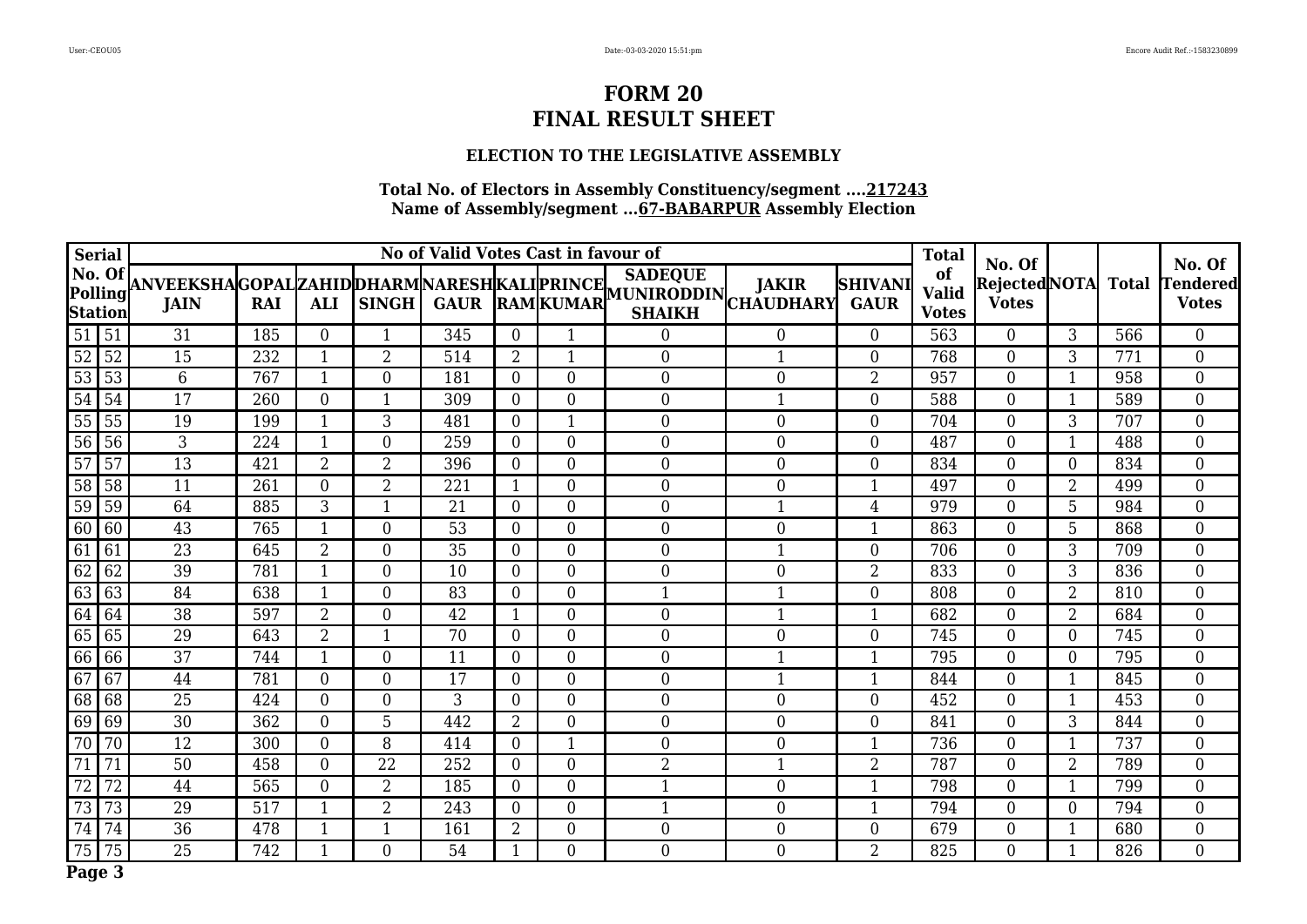## **ELECTION TO THE LEGISLATIVE ASSEMBLY**

| Serial                                                               |                                          |    |     |                  | No of Valid Votes Cast in favour of |                | <b>Total</b>   | No. Of           |                                                                                                                                                                                             |                  | No. Of                        |                                    |                                     |                  |              |                                 |
|----------------------------------------------------------------------|------------------------------------------|----|-----|------------------|-------------------------------------|----------------|----------------|------------------|---------------------------------------------------------------------------------------------------------------------------------------------------------------------------------------------|------------------|-------------------------------|------------------------------------|-------------------------------------|------------------|--------------|---------------------------------|
|                                                                      | $\vert$ No. Of $\vert$<br><b>Station</b> |    |     |                  |                                     |                |                |                  | <b>SADEQUE</b><br>NO. UI ANVEEKSHAGOPALZAHIDDHARMNARESHKALIPRINCE SALEVUE JAKIR   <br> Polling JAIN    RAI    ALI    SINGH    GAUR    RAM   KUMAR   NUNIRODDIN   CHAUDHARY<br><b>SHAIKH</b> |                  | <b>SHIVANI</b><br><b>GAUR</b> | of<br><b>Valid</b><br><b>Votes</b> | <b>RejectedNOTA</b><br><b>Votes</b> |                  | <b>Total</b> | <b>Tendered</b><br><b>Votes</b> |
| 76 76                                                                |                                          | 26 | 453 | $\overline{0}$   | $\mathbf{1}$                        | 128            | $\Omega$       | $\overline{2}$   | 0                                                                                                                                                                                           | 1                | $\overline{0}$                | 611                                | $\overline{0}$                      | $\overline{2}$   | 613          | $\boldsymbol{0}$                |
| $\overline{77}$                                                      | $\overline{77}$                          | 50 | 811 | $\overline{2}$   | $\mathbf{0}$                        | 14             | $\overline{0}$ | 1                | $\boldsymbol{0}$                                                                                                                                                                            | $\mathbf{1}$     | 3                             | 882                                | $\boldsymbol{0}$                    | $\Omega$         | 882          | $\boldsymbol{0}$                |
| 78 78                                                                |                                          | 61 | 755 | 5                | $\mathbf{0}$                        | 18             | 3              | $\mathbf{0}$     | $\mathbf{0}$                                                                                                                                                                                | $\mathbf{1}$     | 0                             | 843                                | $\boldsymbol{0}$                    | $\overline{0}$   | 843          | $\boldsymbol{0}$                |
| 79                                                                   | 79                                       | 40 | 457 | $\mathbf{1}$     | $\boldsymbol{0}$                    | 34             | $\overline{0}$ | $\overline{0}$   | $\boldsymbol{0}$                                                                                                                                                                            | $\boldsymbol{0}$ |                               | 533                                | $\boldsymbol{0}$                    |                  | 534          | $\overline{0}$                  |
| 80 80                                                                |                                          | 27 | 574 | $\overline{2}$   | $\boldsymbol{0}$                    | 18             | $\mathbf{0}$   | $\boldsymbol{0}$ | $\boldsymbol{0}$                                                                                                                                                                            | $\boldsymbol{0}$ | $\overline{0}$                | 621                                | $\boldsymbol{0}$                    |                  | 622          | $\boldsymbol{0}$                |
| $\boxed{81}$                                                         | 81                                       | 18 | 310 | 1                | $\overline{0}$                      | 97             | $\overline{0}$ | $\overline{0}$   | $\boldsymbol{0}$                                                                                                                                                                            | 1                | $\overline{2}$                | 429                                | $\overline{0}$                      | $\overline{0}$   | 429          | $\boldsymbol{0}$                |
| $\sqrt{82}$                                                          | 82                                       | 28 | 719 | $\mathbf{1}$     | $\boldsymbol{0}$                    | 41             | $\overline{0}$ | $\boldsymbol{0}$ | $\mathbf{0}$                                                                                                                                                                                | $\boldsymbol{0}$ | 1                             | 790                                | $\boldsymbol{0}$                    | $\overline{0}$   | 790          | $\boldsymbol{0}$                |
| $\boxed{83}$ $\boxed{83}$                                            |                                          | 15 | 622 | $\mathbf{0}$     | $\boldsymbol{0}$                    | $\overline{4}$ | $\overline{0}$ | $\overline{0}$   | $\mathbf{0}$                                                                                                                                                                                | $\boldsymbol{0}$ | $\Omega$                      | 641                                | $\overline{0}$                      | $\overline{0}$   | 641          | $\boldsymbol{0}$                |
| $\boxed{84}$                                                         | 84                                       | 15 | 277 | 1                | $\boldsymbol{0}$                    | 274            | 1              | 1                | $\boldsymbol{0}$                                                                                                                                                                            | $\boldsymbol{0}$ | $\overline{0}$                | 569                                | $\boldsymbol{0}$                    | $\overline{0}$   | 569          | $\boldsymbol{0}$                |
| $\begin{array}{ c c c c c }\n\hline\n85 & 85 \\ \hline\n\end{array}$ |                                          | 28 | 307 | $\overline{0}$   | $\overline{4}$                      | 259            | $\overline{0}$ | 1                | $\mathbf{0}$                                                                                                                                                                                | $\overline{2}$   | $\theta$                      | 601                                | $\boldsymbol{0}$                    | 3                | 604          | $\boldsymbol{0}$                |
| 86 86                                                                |                                          | 73 | 688 | $\overline{a}$   | $\boldsymbol{0}$                    | 135            | $\overline{0}$ | 1                | $\mathbf{0}$                                                                                                                                                                                | $\boldsymbol{0}$ | 3                             | 902                                | $\boldsymbol{0}$                    | 0                | 902          | $\boldsymbol{0}$                |
| $\boxed{87}$                                                         | 87                                       | 38 | 547 | $\mathbf{1}$     | $\boldsymbol{0}$                    | 64             | $\overline{0}$ | 1                | 1                                                                                                                                                                                           | $\boldsymbol{0}$ | 3                             | 655                                | $\boldsymbol{0}$                    | $\boldsymbol{0}$ | 655          | $\boldsymbol{0}$                |
| 88 88                                                                |                                          | 25 | 638 | $\boldsymbol{0}$ | 1                                   | 168            | $\mathbf{1}$   | $\overline{2}$   | $\boldsymbol{0}$                                                                                                                                                                            | $\boldsymbol{0}$ | $\overline{0}$                | 835                                | $\boldsymbol{0}$                    | $\overline{0}$   | 835          | $\boldsymbol{0}$                |
| 89 89                                                                |                                          | 15 | 730 | $\boldsymbol{0}$ | $\boldsymbol{2}$                    | 16             | $\mathbf{0}$   | $\boldsymbol{0}$ | $\mathbf{0}$                                                                                                                                                                                | $\boldsymbol{0}$ | 1                             | 764                                | $\boldsymbol{0}$                    | $\overline{0}$   | 764          | $\boldsymbol{0}$                |
| $\boxed{90}$ $\boxed{90}$                                            |                                          | 11 | 666 | $\overline{2}$   | $\mathbf{1}$                        | 24             | $\mathbf{0}$   | $\boldsymbol{0}$ | $\mathbf{1}$                                                                                                                                                                                | $\boldsymbol{0}$ | 1                             | 706                                | $\boldsymbol{0}$                    |                  | 707          | $\boldsymbol{0}$                |
| $\boxed{91}$                                                         | 91                                       | 18 | 599 | $\mathbf{1}$     | $\boldsymbol{0}$                    | 4              | $\overline{0}$ | $\boldsymbol{0}$ | $\boldsymbol{0}$                                                                                                                                                                            | $\boldsymbol{0}$ | $\overline{0}$                | 622                                | $\boldsymbol{0}$                    | $\overline{0}$   | 622          | $\boldsymbol{0}$                |
| $92$ 92                                                              |                                          | 30 | 613 | 3                | $\mathbf{0}$                        | $\overline{2}$ | $\overline{0}$ | $\mathbf{1}$     | $\mathbf{0}$                                                                                                                                                                                | $\boldsymbol{0}$ | 1                             | 650                                | $\boldsymbol{0}$                    | $\mathbf{1}$     | 651          | $\boldsymbol{0}$                |
| 93 93                                                                |                                          | 14 | 391 | 1                | $\boldsymbol{0}$                    | 5              | $\overline{0}$ | $\boldsymbol{0}$ | $\boldsymbol{0}$                                                                                                                                                                            | $\boldsymbol{0}$ | 1                             | 412                                | $\boldsymbol{0}$                    | 2                | 414          | $\boldsymbol{0}$                |
| 94 94                                                                |                                          | 15 | 631 | $\overline{0}$   | $\boldsymbol{0}$                    | 7              | $\overline{0}$ | $\overline{0}$   | $\boldsymbol{0}$                                                                                                                                                                            | $\overline{0}$   | $\overline{2}$                | 655                                | $\boldsymbol{0}$                    | $\overline{0}$   | 655          | $\boldsymbol{0}$                |
| 95 95                                                                |                                          | 33 | 626 | 3                | $\overline{2}$                      | 149            | 1              | $\overline{0}$   | $\boldsymbol{0}$                                                                                                                                                                            | $\boldsymbol{0}$ | $\overline{2}$                | 816                                | $\boldsymbol{0}$                    | 4                | 820          | $\boldsymbol{0}$                |
| $96 \ 96$                                                            |                                          | 23 | 486 | $\overline{0}$   | 3                                   | 300            | $\overline{0}$ | 1                | $\mathbf{0}$                                                                                                                                                                                | $\boldsymbol{0}$ | 1                             | 814                                | $\boldsymbol{0}$                    | 8                | 822          | $\boldsymbol{0}$                |
| $\boxed{97}$                                                         | 97                                       | 34 | 525 | $\mathbf{1}$     | $\overline{2}$                      | 252            | $\overline{2}$ | $\overline{0}$   | $\boldsymbol{0}$                                                                                                                                                                            | $\boldsymbol{0}$ | 1                             | 817                                | $\overline{0}$                      | $\mathbf{1}$     | 818          | $\boldsymbol{0}$                |
| $\overline{98}$                                                      | 98                                       | 20 | 380 | $\boldsymbol{0}$ | $\boldsymbol{0}$                    | 110            | $\mathbf{1}$   | $\boldsymbol{0}$ | $\boldsymbol{0}$                                                                                                                                                                            | $\boldsymbol{0}$ | $\overline{0}$                | 511                                | $\boldsymbol{0}$                    | $\overline{0}$   | 511          | $\boldsymbol{0}$                |
| $\sqrt{99}$ 99                                                       |                                          | 19 | 670 | $\overline{2}$   | $\boldsymbol{0}$                    | 41             | $\mathbf{1}$   | $\overline{0}$   | $\mathbf{0}$                                                                                                                                                                                | $\overline{2}$   | $\overline{0}$                | 735                                | $\overline{0}$                      | $\overline{0}$   | 735          | $\boldsymbol{0}$                |
|                                                                      | 100 100                                  | 45 | 596 | $\overline{0}$   | $\overline{0}$                      | 58             | $\theta$       | $\overline{0}$   | $\boldsymbol{0}$                                                                                                                                                                            | $\boldsymbol{0}$ | $\overline{0}$                | 699                                | $\overline{0}$                      | 6                | 705          | $\overline{0}$                  |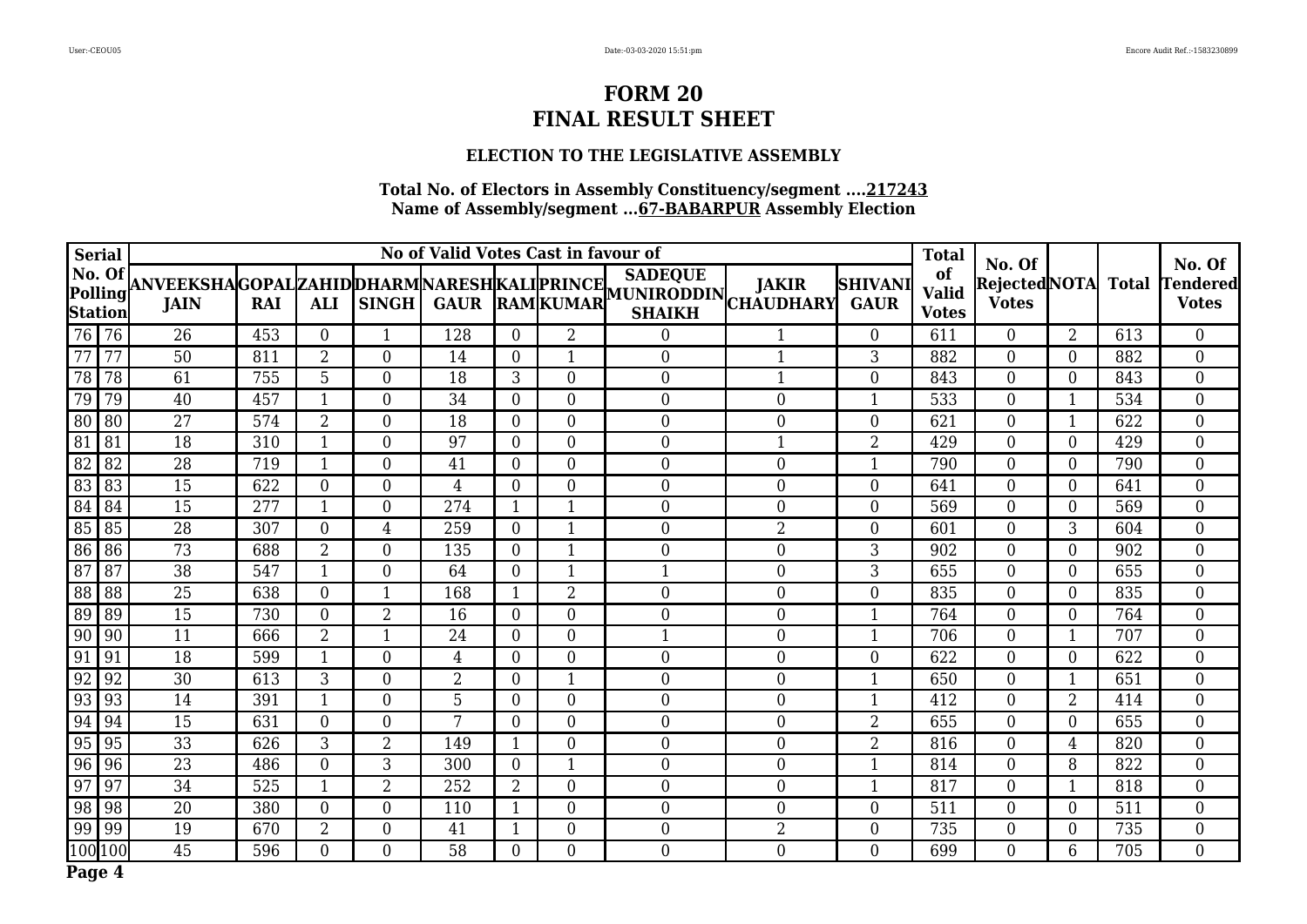## **ELECTION TO THE LEGISLATIVE ASSEMBLY**

| <b>Serial</b>                |                 |     |                  |                  | No of Valid Votes Cast in favour of |                  |                  |                                                                                                                                                                                                 |                  |                               | <b>Total</b>                       | No. Of                              |                |                  | No. Of                          |
|------------------------------|-----------------|-----|------------------|------------------|-------------------------------------|------------------|------------------|-------------------------------------------------------------------------------------------------------------------------------------------------------------------------------------------------|------------------|-------------------------------|------------------------------------|-------------------------------------|----------------|------------------|---------------------------------|
| No. Of<br>Polling<br>Station |                 |     |                  |                  |                                     |                  |                  | <b>SADEQUE</b><br> ANVEEKSHA GOPAL ZAHID DHARM NARESH KALI PRINCE   <sup>SADEQUE</sup>    JAKIR   <br>  JAIN    RAI    ALI    SINGH    GAUR   RAM  KUMAR   SHAIVH    CHAUDHARY<br><b>SHAIKH</b> |                  | <b>SHIVANI</b><br><b>GAUR</b> | of<br><b>Valid</b><br><b>Votes</b> | Rejected NOTA Total<br><b>Votes</b> |                |                  | <b>Tendered</b><br><b>Votes</b> |
| 101101                       | 30              | 232 | $\overline{0}$   |                  | 347                                 | $\theta$         | 1                | $\boldsymbol{0}$                                                                                                                                                                                |                  | $\theta$                      | 612                                | $\overline{0}$                      |                | 613              | $\overline{0}$                  |
| 102102                       | 75              | 199 | $\mathbf{1}$     | $\mathbf{1}$     | 526                                 | 1                | $\mathbf{1}$     | $\boldsymbol{0}$                                                                                                                                                                                | $\boldsymbol{0}$ | $\mathbf{0}$                  | 804                                | $\overline{0}$                      | 3              | 807              | $\boldsymbol{0}$                |
| 103103                       | 39              | 206 | $\overline{0}$   | $\overline{2}$   | 581                                 | $\overline{0}$   | $\boldsymbol{0}$ | $\mathbf{1}$                                                                                                                                                                                    | $\boldsymbol{0}$ | $\mathbf{0}$                  | 829                                | $\overline{0}$                      | 2              | 831              | $\boldsymbol{0}$                |
| 104104                       | $\overline{36}$ | 169 | $\overline{0}$   | 3                | 572                                 | $\boldsymbol{0}$ | $\mathbf{1}$     | $\boldsymbol{0}$                                                                                                                                                                                | $\mathbf{0}$     | $\theta$                      | 781                                | $\overline{0}$                      | 3              | 784              | $\boldsymbol{0}$                |
| 105105                       | 50              | 183 | $\overline{0}$   | $\boldsymbol{0}$ | 643                                 | 1                | $\boldsymbol{0}$ | $\boldsymbol{0}$                                                                                                                                                                                | $\mathbf{0}$     | $\overline{0}$                | 877                                | $\overline{0}$                      | 6              | 883              | $\boldsymbol{0}$                |
| 106106                       | 39              | 158 | $\boldsymbol{0}$ | $\mathbf{1}$     | 408                                 | $\overline{4}$   | $\boldsymbol{0}$ | $\boldsymbol{0}$                                                                                                                                                                                | $\boldsymbol{0}$ | $\theta$                      | 610                                | $\boldsymbol{0}$                    | $\overline{2}$ | 612              | $\boldsymbol{0}$                |
| 107107                       | 10              | 110 | $\mathbf{1}$     | $\boldsymbol{0}$ | 380                                 | $\overline{0}$   | $\boldsymbol{0}$ | $\overline{0}$                                                                                                                                                                                  | $\boldsymbol{0}$ | $\mathbf{0}$                  | 501                                | $\overline{0}$                      | 1              | 502              | $\boldsymbol{0}$                |
| 108108                       | 21              | 244 | $\overline{0}$   | 1                | 533                                 | $\overline{4}$   | $\mathbf{1}$     | $\mathbf{1}$                                                                                                                                                                                    | $\mathbf{0}$     | $\theta$                      | 805                                | $\boldsymbol{0}$                    | 1              | 806              | $\boldsymbol{0}$                |
| 109109                       | 18              | 227 | $\overline{0}$   | 1                | 614                                 | 1                | $\boldsymbol{0}$ | $\mathbf{1}$                                                                                                                                                                                    | $\boldsymbol{0}$ | $\overline{0}$                | 862                                | $\overline{0}$                      | $\Omega$       | 862              | $\boldsymbol{0}$                |
| 110 110                      | 31              | 169 | $\overline{0}$   | $\boldsymbol{0}$ | 513                                 | 1                | $\boldsymbol{0}$ | $\boldsymbol{0}$                                                                                                                                                                                | $\mathbf{0}$     | $\theta$                      | 714                                | $\boldsymbol{0}$                    | 0              | 714              | $\boldsymbol{0}$                |
| 111 111                      | 24              | 697 | 4                | $\boldsymbol{0}$ | 35                                  | $\overline{0}$   | $\boldsymbol{0}$ | $\boldsymbol{0}$                                                                                                                                                                                | $\boldsymbol{0}$ | $\mathbf{0}$                  | 760                                | 0                                   | 1              | 761              | $\boldsymbol{0}$                |
| 112112                       | 23              | 256 | $\overline{0}$   | $\overline{0}$   | 284                                 | $\overline{0}$   | $\boldsymbol{0}$ | $\boldsymbol{0}$                                                                                                                                                                                | $\mathbf{0}$     | $\mathbf{1}$                  | 564                                | $\boldsymbol{0}$                    | 1              | 565              | $\boldsymbol{0}$                |
| 113113                       | $\overline{31}$ | 163 | $\overline{0}$   | 1                | 293                                 | $\overline{0}$   | $\boldsymbol{0}$ | $\boldsymbol{0}$                                                                                                                                                                                | $\mathbf{0}$     | 1                             | 489                                | 0                                   | $\Omega$       | 489              | $\overline{0}$                  |
| 114 114                      | 46              | 452 | $\overline{1}$   | 1                | 404                                 | $\theta$         | $\boldsymbol{0}$ | $\boldsymbol{0}$                                                                                                                                                                                | $\mathbf{0}$     | $\mathbf{1}$                  | 905                                | $\boldsymbol{0}$                    |                | 906              | $\boldsymbol{0}$                |
| 115115                       | $\overline{57}$ | 279 | $\overline{2}$   | 1                | 595                                 | $\Omega$         | $\boldsymbol{0}$ | $\boldsymbol{0}$                                                                                                                                                                                | $\mathbf{0}$     | $\mathbf{1}$                  | 935                                | 0                                   | 7              | 942              | $\overline{0}$                  |
| 116116                       | 18              | 222 | $\mathbf{1}$     | 3                | 421                                 | $\theta$         | $\mathbf{0}$     | $\mathbf{1}$                                                                                                                                                                                    | $\mathbf{0}$     | $\theta$                      | 666                                | $\boldsymbol{0}$                    | $\overline{0}$ | 666              | $\overline{0}$                  |
| 117117                       | 34              | 199 | $\overline{0}$   | 1                | 426                                 | $\Omega$         | $\boldsymbol{0}$ | $\boldsymbol{0}$                                                                                                                                                                                | $\mathbf{0}$     | $\Omega$                      | 660                                | 0                                   | 3              | 663              | $\overline{0}$                  |
| 118118                       | 43              | 192 | $\mathbf{1}$     | -1               | 489                                 | $\overline{2}$   | $\mathbf{0}$     | $\boldsymbol{0}$                                                                                                                                                                                | $\mathbf{0}$     | $\theta$                      | 728                                | $\boldsymbol{0}$                    |                | 729              | $\boldsymbol{0}$                |
| 119119                       | $\overline{31}$ | 163 | $\overline{0}$   | $\overline{0}$   | 346                                 | 1                | $\boldsymbol{0}$ | $\boldsymbol{0}$                                                                                                                                                                                | $\mathbf{0}$     | $\mathbf{0}$                  | 541                                | 0                                   | 7              | 548              | $\overline{0}$                  |
| 120120                       | $\overline{20}$ | 262 | $\overline{0}$   | $\mathbf{1}$     | 436                                 | $\overline{2}$   | $\mathbf{0}$     | $\boldsymbol{0}$                                                                                                                                                                                |                  | $\theta$                      | 722                                | $\boldsymbol{0}$                    |                | $\overline{723}$ | $\overline{0}$                  |
| 121121                       | $\overline{33}$ | 239 | $\mathbf{0}$     | $\overline{2}$   | 435                                 | -1               | $\boldsymbol{0}$ | $\boldsymbol{0}$                                                                                                                                                                                |                  | $\Omega$                      | 711                                | $\boldsymbol{0}$                    | $\overline{2}$ | 713              | $\boldsymbol{0}$                |
| 122122                       | 13              | 184 | $\overline{0}$   | $\overline{0}$   | 353                                 | $\overline{2}$   | $\mathbf{1}$     | $\boldsymbol{0}$                                                                                                                                                                                | $\mathbf{0}$     | $\mathbf{1}$                  | 554                                | $\boldsymbol{0}$                    |                | 555              | $\boldsymbol{0}$                |
| 123123                       | 21              | 316 | $\mathbf{1}$     | $\overline{0}$   | 418                                 | 2                | $\overline{2}$   | $\boldsymbol{0}$                                                                                                                                                                                | $\overline{0}$   | $\Omega$                      | 760                                | 0                                   | $\overline{2}$ | 762              | $\overline{0}$                  |
| 124124                       | 47              | 204 | $\overline{1}$   | $\overline{2}$   | 383                                 | $\overline{0}$   | $\overline{2}$   | $\boldsymbol{0}$                                                                                                                                                                                |                  | $\theta$                      | 640                                | $\boldsymbol{0}$                    |                | 641              | $\boldsymbol{0}$                |
| 125125                       | 17              | 167 | $\overline{0}$   | $\boldsymbol{0}$ | 335                                 | $\overline{0}$   | $\boldsymbol{0}$ | $\boldsymbol{0}$                                                                                                                                                                                | $\mathbf{0}$     | $\mathbf{1}$                  | 520                                | $\overline{0}$                      |                | 521              | $\overline{0}$                  |
| Page 5                       |                 |     |                  |                  |                                     |                  |                  |                                                                                                                                                                                                 |                  |                               |                                    |                                     |                |                  |                                 |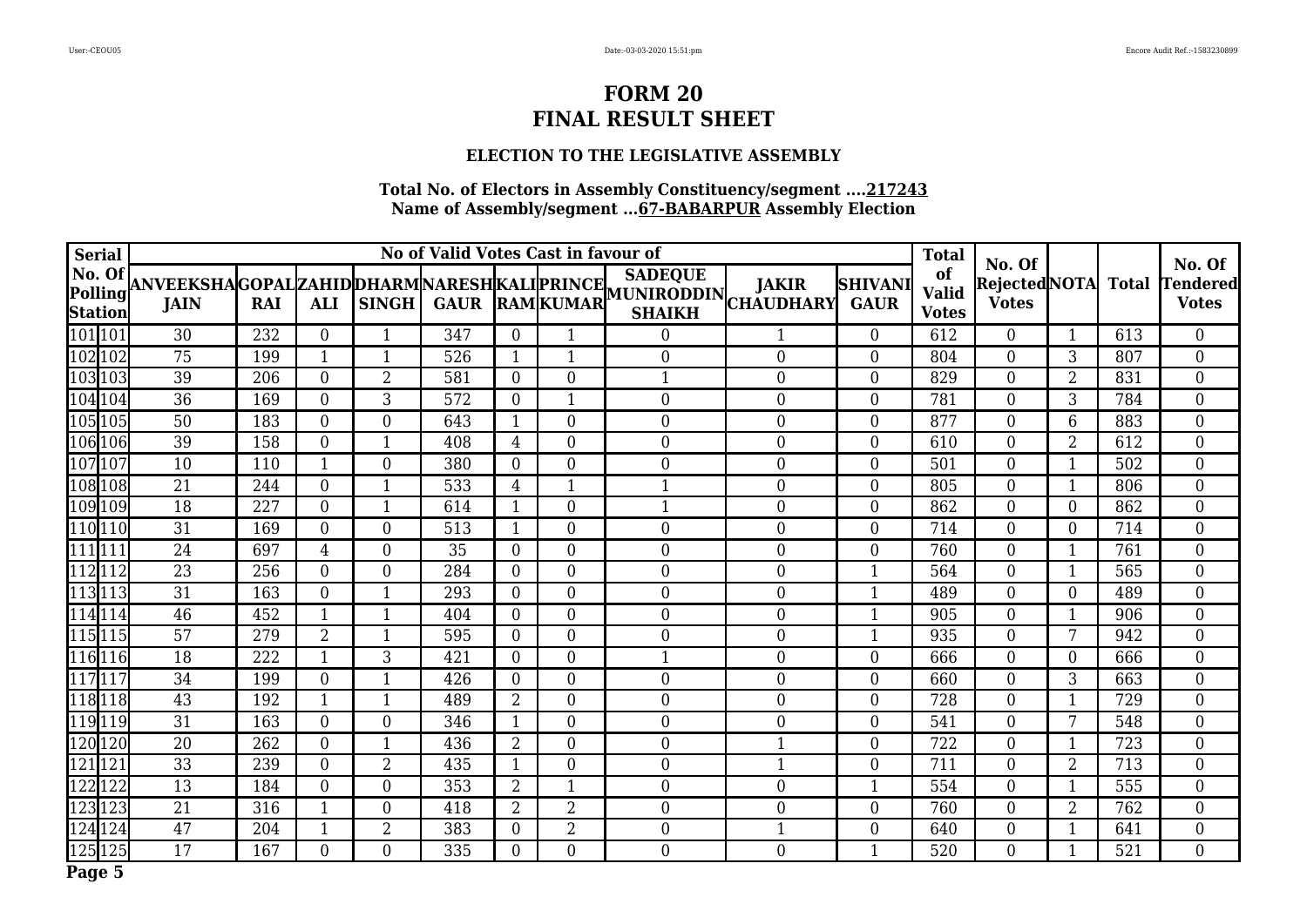## **ELECTION TO THE LEGISLATIVE ASSEMBLY**

| <b>Serial</b>                               |                 |     |                  |                         | No of Valid Votes Cast in favour of |                |                  |                                                                                                                                                                                            |                |                               | <b>Total</b>                       | No. Of                              |                |     | No. Of                          |
|---------------------------------------------|-----------------|-----|------------------|-------------------------|-------------------------------------|----------------|------------------|--------------------------------------------------------------------------------------------------------------------------------------------------------------------------------------------|----------------|-------------------------------|------------------------------------|-------------------------------------|----------------|-----|---------------------------------|
| No. Of<br> Polling  <del> </del><br>Station |                 |     |                  |                         |                                     |                |                  | <b>SADEQUE</b><br> ANVEEKSHA GOPAL ZAHID DHARM NARESH KALI PRINCE   <sup>SADEQUE</sup>    JAKIR   S<br>  JAIN   RAI   ALI   SINGH  GAUR  RAM  KUMAR   SHAIKH   CHAUDHARY <br><b>SHAIKH</b> |                | <b>SHIVANI</b><br><b>GAUR</b> | of<br><b>Valid</b><br><b>Votes</b> | Rejected NOTA Total<br><b>Votes</b> |                |     | <b>Tendered</b><br><b>Votes</b> |
| 126126                                      | 36              | 275 | $\mathbf{1}$     | $\overline{0}$          | 411                                 | 2              | 1                | $\boldsymbol{0}$                                                                                                                                                                           | $\overline{0}$ | $\overline{0}$                | 726                                | $\overline{0}$                      | $\Omega$       | 726 | $\overline{0}$                  |
| 127127                                      | 10              | 138 | $\boldsymbol{0}$ | $\mathbf{1}$            | 380                                 | $\overline{2}$ | $\mathbf{0}$     | $\boldsymbol{0}$                                                                                                                                                                           | $\mathbf{0}$   | $\mathbf{1}$                  | 532                                | $\boldsymbol{0}$                    | $\overline{0}$ | 532 | $\boldsymbol{0}$                |
| 128128                                      | 17              | 241 | $\mathbf{1}$     | 4                       | 282                                 | $\overline{0}$ | $\overline{0}$   | $\boldsymbol{0}$                                                                                                                                                                           | $\mathbf{0}$   | $\boldsymbol{0}$              | 545                                | $\overline{0}$                      |                | 546 | $\overline{0}$                  |
| 129 129                                     | $\overline{27}$ | 214 | $\overline{1}$   | $\overline{2}$          | 391                                 | $\overline{0}$ | $\mathbf{1}$     | $\mathbf{0}$                                                                                                                                                                               | $\mathbf{0}$   | $\boldsymbol{0}$              | 636                                | $\boldsymbol{0}$                    | 3              | 639 | $\overline{0}$                  |
| 130 130                                     | 9               | 153 | $\overline{0}$   | $\overline{\mathbf{1}}$ | 312                                 | $\overline{0}$ | $\mathbf{0}$     | $\boldsymbol{0}$                                                                                                                                                                           |                | $\overline{0}$                | 476                                | $\boldsymbol{0}$                    | 3              | 479 | $\overline{0}$                  |
| 131 131                                     | $\overline{23}$ | 424 | $\mathbf{1}$     | $\mathbf{1}$            | 509                                 | $\overline{4}$ | $\mathbf{1}$     | $\boldsymbol{0}$                                                                                                                                                                           | $\mathbf{1}$   | $\mathbf{1}$                  | 965                                | $\boldsymbol{0}$                    | $\overline{0}$ | 965 | $\overline{0}$                  |
| 132132                                      | $\overline{21}$ | 225 | $\overline{0}$   | $\overline{2}$          | 475                                 | 2              | $\overline{0}$   | $\boldsymbol{0}$                                                                                                                                                                           | $\overline{0}$ | $\overline{0}$                | 725                                | $\overline{0}$                      | $\overline{4}$ | 729 | $\overline{0}$                  |
| 133133                                      | 19              | 283 | $\mathbf{1}$     | 3                       | 490                                 | $\theta$       | $\overline{4}$   | $\boldsymbol{0}$                                                                                                                                                                           | $\overline{0}$ | $\mathbf{1}$                  | 801                                | $\boldsymbol{0}$                    | $\overline{0}$ | 801 | $\overline{0}$                  |
| 134134                                      | 19              | 824 | $\mathbf{1}$     | $\overline{0}$          | 20                                  | $\Omega$       | $\mathbf{0}$     | $\boldsymbol{0}$                                                                                                                                                                           | $\overline{4}$ | 3                             | 871                                | $\overline{0}$                      |                | 872 | $\overline{0}$                  |
| 135 135                                     | 29              | 283 | $\overline{0}$   | $\overline{0}$          | 408                                 | 3              | $\mathbf{0}$     | $\mathbf{1}$                                                                                                                                                                               | $\mathbf{0}$   | $\mathbf{1}$                  | 725                                | $\boldsymbol{0}$                    | $\overline{2}$ | 727 | $\overline{0}$                  |
| 136136                                      | 12              | 201 | $\overline{0}$   | 5                       | 467                                 | 3              | $\overline{0}$   | $\mathbf{1}$                                                                                                                                                                               | $\mathbf{1}$   | $\overline{2}$                | 692                                | $\overline{0}$                      | 1              | 693 | $\overline{0}$                  |
| 137137                                      | 16              | 250 | $\overline{0}$   | $\mathbf{1}$            | 476                                 | $\mathbf{1}$   | $\mathbf{0}$     | $\mathbf{1}$                                                                                                                                                                               | $\overline{0}$ | $\overline{2}$                | 747                                | $\boldsymbol{0}$                    | 3              | 750 | $\overline{0}$                  |
| 138 138                                     | 16              | 211 | $\mathbf{1}$     | $\mathbf{1}$            | 237                                 | $\Omega$       | $\overline{0}$   | $\boldsymbol{0}$                                                                                                                                                                           | $\mathbf{0}$   | $\boldsymbol{0}$              | 466                                | $\overline{0}$                      | $\overline{0}$ | 466 | $\boldsymbol{0}$                |
| 139 139                                     | $\overline{23}$ | 254 | $\mathbf{1}$     | $\mathbf{1}$            | 602                                 | $\mathbf{1}$   | $\mathbf{0}$     | $\mathbf{1}$                                                                                                                                                                               | $\mathbf{0}$   | $\overline{0}$                | 883                                | $\boldsymbol{0}$                    | $\overline{4}$ | 887 | $\boldsymbol{0}$                |
| 140140                                      | 15              | 283 | $\overline{2}$   | 3                       | 508                                 | $\Omega$       | $\overline{0}$   | $\boldsymbol{0}$                                                                                                                                                                           | $\mathbf{0}$   | $\overline{0}$                | 811                                | $\overline{0}$                      | 6              | 817 | $\boldsymbol{0}$                |
| 141 141                                     | 14              | 306 | $\mathbf{1}$     | 6                       | 593                                 | 5              | $\overline{0}$   | $\mathbf{1}$                                                                                                                                                                               | $\mathbf{0}$   | $\overline{0}$                | 926                                | $\boldsymbol{0}$                    | $\overline{0}$ | 926 | $\boldsymbol{0}$                |
| 142142                                      | 14              | 391 | $\mathbf{1}$     | 1                       | 165                                 | $\theta$       | $\boldsymbol{0}$ | $\boldsymbol{0}$                                                                                                                                                                           | $\mathbf{0}$   | $\boldsymbol{0}$              | 572                                | $\boldsymbol{0}$                    | 3              | 575 | $\boldsymbol{0}$                |
| 143143                                      | 8               | 410 | $\mathbf{1}$     | $\mathbf{0}$            | 54                                  | $\overline{0}$ | $\mathbf{1}$     | $\boldsymbol{0}$                                                                                                                                                                           | $\mathbf{0}$   | $\mathbf{0}$                  | 474                                | $\boldsymbol{0}$                    | $\overline{2}$ | 476 | $\overline{0}$                  |
| 144144                                      | $\overline{20}$ | 513 | $\mathbf{1}$     | $\mathbf{0}$            | 287                                 | $\Omega$       | $\overline{0}$   | $\boldsymbol{0}$                                                                                                                                                                           | $\mathbf{0}$   | $\overline{2}$                | 823                                | $\overline{0}$                      | $\overline{2}$ | 825 | $\overline{0}$                  |
| 145145                                      | $\overline{15}$ | 265 | $\overline{0}$   | $\overline{0}$          | 366                                 | $\overline{0}$ | $\mathbf{0}$     | $\mathbf{0}$                                                                                                                                                                               | $\overline{0}$ | $\overline{2}$                | 648                                | $\boldsymbol{0}$                    |                | 649 | $\overline{0}$                  |
| 146 146                                     | 10              | 501 | $\overline{0}$   | $\overline{0}$          | 175                                 | $\Omega$       | $\overline{0}$   | $\mathbf{1}$                                                                                                                                                                               | $\overline{0}$ | $\mathbf{1}$                  | 688                                | $\boldsymbol{0}$                    |                | 689 | $\overline{0}$                  |
| 147147                                      | 24              | 458 | 3                | $\overline{0}$          | 289                                 | 1              | $\overline{2}$   | $\boldsymbol{0}$                                                                                                                                                                           | $\mathbf{1}$   | 3                             | 781                                | $\boldsymbol{0}$                    | $\overline{4}$ | 785 | $\boldsymbol{0}$                |
| 148148                                      | $\overline{32}$ | 684 | $\overline{2}$   | $\overline{2}$          | 122                                 | $\mathbf{1}$   | $\overline{0}$   | $\boldsymbol{0}$                                                                                                                                                                           | $\overline{0}$ | $\overline{0}$                | 843                                | $\overline{0}$                      | $\Omega$       | 843 | $\overline{0}$                  |
| 149149                                      | $\overline{43}$ | 719 | $\mathbf{1}$     | $\mathbf{0}$            | $\overline{36}$                     | $\overline{0}$ | $\mathbf{0}$     | $\boldsymbol{0}$                                                                                                                                                                           | $\mathbf{0}$   | $\mathbf{1}$                  | 800                                | $\boldsymbol{0}$                    | 3              | 803 | $\boldsymbol{0}$                |
| 150 150                                     | $\overline{25}$ | 572 | $\boldsymbol{0}$ | $\overline{0}$          | 20                                  | $\overline{0}$ | $\overline{0}$   | $\boldsymbol{0}$                                                                                                                                                                           | $\overline{0}$ | $\overline{4}$                | 621                                | $\overline{0}$                      |                | 622 | $\overline{0}$                  |
| Page 6                                      |                 |     |                  |                         |                                     |                |                  |                                                                                                                                                                                            |                |                               |                                    |                                     |                |     |                                 |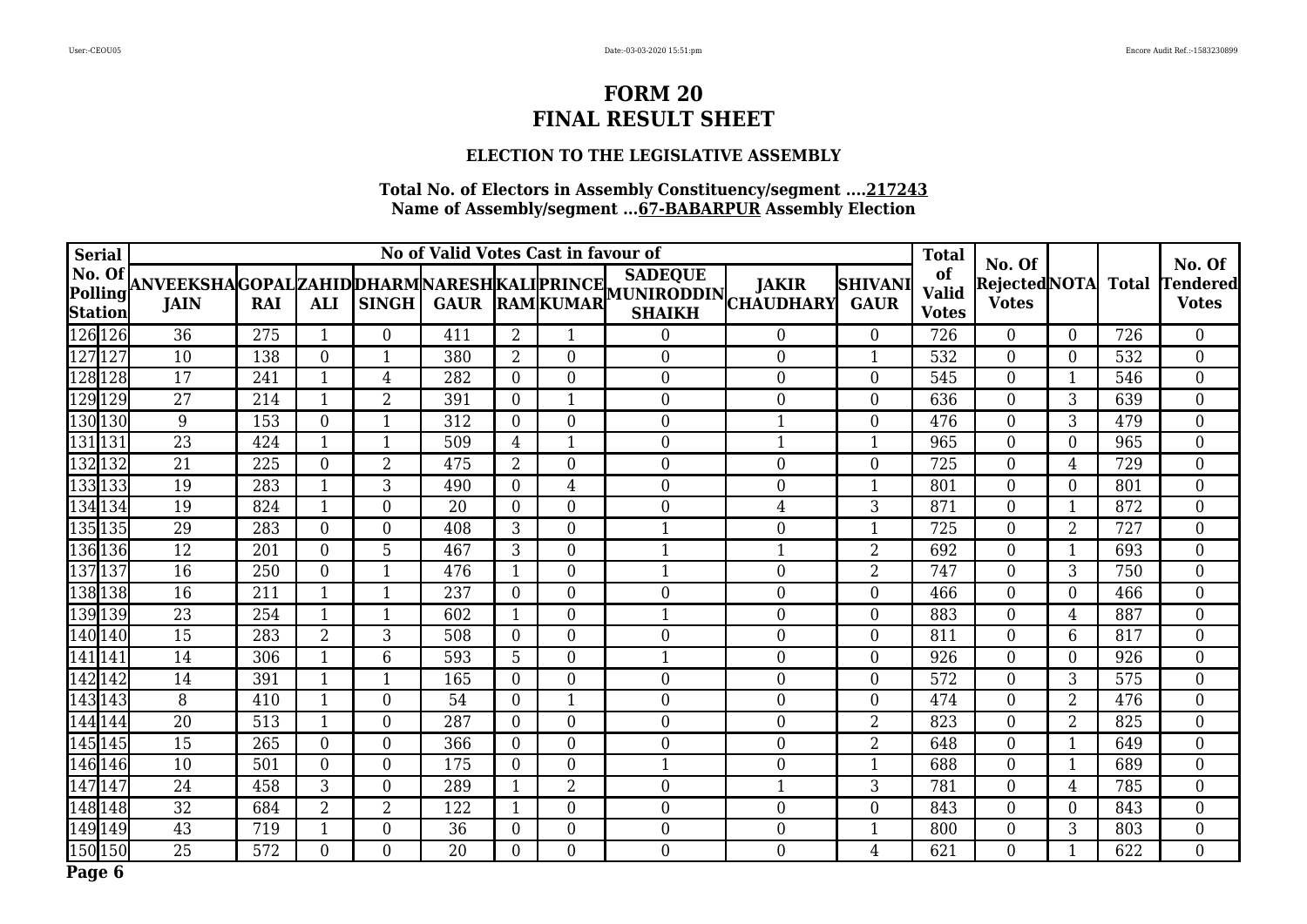## **ELECTION TO THE LEGISLATIVE ASSEMBLY**

| <b>Serial</b>                |                 |     |                         |                  | No of Valid Votes Cast in favour of |                  |                  |                                                                                                                                                                                                 |                  |                               | <b>Total</b>                       | No. Of                       |                  |       | No. Of                          |
|------------------------------|-----------------|-----|-------------------------|------------------|-------------------------------------|------------------|------------------|-------------------------------------------------------------------------------------------------------------------------------------------------------------------------------------------------|------------------|-------------------------------|------------------------------------|------------------------------|------------------|-------|---------------------------------|
| No. Of<br>Polling<br>Station |                 |     |                         |                  |                                     |                  |                  | <b>SADEQUE</b><br> ANVEEKSHA GOPAL ZAHID DHARM NARESH KALI PRINCE   <sup>SADEQUE</sup>    JAKIR   <br>  JAIN    RAI    ALI    SINGH    GAUR   RAM  KUMAR   SHAIVH    CHAUDHARY<br><b>SHAIKH</b> |                  | <b>SHIVANI</b><br><b>GAUR</b> | of<br><b>Valid</b><br><b>Votes</b> | RejectedNOTA<br><b>Votes</b> |                  | Total | <b>Tendered</b><br><b>Votes</b> |
| 151151                       | 38              | 881 | 3                       | $\overline{0}$   | 52                                  | $\theta$         | 1                | $\boldsymbol{0}$                                                                                                                                                                                | $\bf{0}$         | 1                             | 976                                | $\overline{0}$               | 4                | 980   | $\overline{0}$                  |
| 152152                       | 13              | 324 | $\overline{0}$          | $\mathbf{1}$     | 195                                 | $\mathbf{1}$     | $\boldsymbol{0}$ | $\boldsymbol{0}$                                                                                                                                                                                | $\overline{2}$   | $\mathbf{1}$                  | 537                                | $\overline{0}$               | $\overline{2}$   | 539   | $\boldsymbol{0}$                |
| 153153                       | 25              | 593 | $\overline{0}$          | $\overline{0}$   | 186                                 | $\mathbf{1}$     | $\overline{2}$   | $\mathbf{1}$                                                                                                                                                                                    | $\mathbf{1}$     | $\overline{2}$                | 811                                | $\overline{0}$               | 2                | 813   | $\overline{0}$                  |
| 154154                       | 40              | 640 | $\overline{0}$          | $\mathbf{1}$     | 69                                  | $\mathbf{1}$     | $\mathbf{1}$     | $\mathbf{1}$                                                                                                                                                                                    | $\mathbf{1}$     | 5                             | 759                                | $\boldsymbol{0}$             | $\boldsymbol{0}$ | 759   | $\boldsymbol{0}$                |
| 155 155                      | 58              | 693 | 1                       | $\boldsymbol{0}$ | 69                                  | $\boldsymbol{0}$ | $\boldsymbol{0}$ | $\boldsymbol{0}$                                                                                                                                                                                | $\mathbf{0}$     | $\mathbf{1}$                  | 822                                | $\overline{0}$               | $\overline{2}$   | 824   | $\boldsymbol{0}$                |
| 156156                       | 65              | 430 | $\overline{2}$          | $\boldsymbol{0}$ | 12                                  | $\overline{0}$   | $\boldsymbol{0}$ | $\boldsymbol{0}$                                                                                                                                                                                | $\boldsymbol{0}$ | $\mathbf{0}$                  | 509                                | $\boldsymbol{0}$             |                  | 510   | $\boldsymbol{0}$                |
| 157157                       | 25              | 420 | $\overline{0}$          | $\mathbf{1}$     | 21                                  | $\overline{0}$   | $\boldsymbol{0}$ | $\overline{0}$                                                                                                                                                                                  | $\boldsymbol{0}$ | $\mathbf{0}$                  | 467                                | $\overline{0}$               | 3                | 470   | $\boldsymbol{0}$                |
| 158158                       | 37              | 642 | $\overline{2}$          | 1                | 33                                  | $\overline{0}$   | $\boldsymbol{0}$ | $\boldsymbol{0}$                                                                                                                                                                                | $\mathbf{1}$     | $\overline{2}$                | 718                                | $\boldsymbol{0}$             | $\overline{2}$   | 720   | $\boldsymbol{0}$                |
| 159159                       | 45              | 780 | $\overline{0}$          | $\overline{2}$   | 90                                  | $\overline{0}$   | $\boldsymbol{0}$ | $\mathbf{1}$                                                                                                                                                                                    | $\boldsymbol{0}$ | $\overline{2}$                | 920                                | 0                            | $\overline{2}$   | 922   | $\boldsymbol{0}$                |
| 160160                       | 41              | 633 | 1                       | $\boldsymbol{0}$ | 10                                  | $\overline{0}$   | $\mathbf{1}$     | $\mathbf{1}$                                                                                                                                                                                    | $\mathbf{0}$     | $\mathbf{1}$                  | 688                                | $\boldsymbol{0}$             | 3                | 691   | $\boldsymbol{0}$                |
| 161 161                      | $\overline{37}$ | 515 | $\overline{2}$          | $\boldsymbol{0}$ | 197                                 | 1                | $\boldsymbol{0}$ | $\boldsymbol{0}$                                                                                                                                                                                | $\boldsymbol{0}$ | 3                             | 755                                | 0                            | $\overline{0}$   | 755   | $\overline{0}$                  |
| 162 162                      | 49              | 466 | 2                       | $\overline{0}$   | 111                                 | $\overline{0}$   | $\boldsymbol{0}$ | $\boldsymbol{0}$                                                                                                                                                                                | $\mathbf{0}$     | $\theta$                      | 628                                | $\boldsymbol{0}$             | 3                | 631   | $\boldsymbol{0}$                |
| 163 163                      | 44              | 447 | $\overline{2}$          | $\overline{2}$   | 192                                 | $\Omega$         | $\mathbf{1}$     | $\boldsymbol{0}$                                                                                                                                                                                | $\mathbf{0}$     | 1                             | 689                                | 0                            | $\Omega$         | 689   | $\overline{0}$                  |
| 164164                       | $\overline{12}$ | 732 | $\overline{1}$          | $\overline{0}$   | 86                                  | $\theta$         | $\mathbf{1}$     | $\boldsymbol{0}$                                                                                                                                                                                | $\overline{2}$   | $\overline{2}$                | 836                                | $\boldsymbol{0}$             | $\overline{0}$   | 836   | $\boldsymbol{0}$                |
| 165165                       | 16              | 640 | $\overline{0}$          | $\mathbf{1}$     | 49                                  | $\overline{0}$   | $\boldsymbol{0}$ | $\overline{0}$                                                                                                                                                                                  |                  | 3                             | 710                                | 0                            | $\overline{2}$   | 712   | $\overline{0}$                  |
| 166166                       | 14              | 552 | 3                       | $\overline{0}$   | 109                                 | 1                | $\mathbf{0}$     | $\boldsymbol{0}$                                                                                                                                                                                |                  | $\theta$                      | 680                                | $\boldsymbol{0}$             | $\overline{0}$   | 680   | $\overline{0}$                  |
| 167167                       | 17              | 633 | $\mathbf{1}$            | $\overline{0}$   | 37                                  | $\Omega$         | $\boldsymbol{0}$ | $\boldsymbol{0}$                                                                                                                                                                                | $\overline{2}$   | $\overline{2}$                | 692                                | 0                            |                  | 693   | $\overline{0}$                  |
| 168 168                      | $\overline{27}$ | 792 | 3                       | $\overline{0}$   | 62                                  | $\theta$         | $\mathbf{0}$     | $\boldsymbol{0}$                                                                                                                                                                                | $\mathbf{0}$     | $\theta$                      | 884                                | $\boldsymbol{0}$             | $\overline{2}$   | 886   | $\boldsymbol{0}$                |
| 169169                       | 19              | 415 | $\overline{0}$          | $\overline{0}$   | 8                                   | $\Omega$         | $\boldsymbol{0}$ | $\overline{0}$                                                                                                                                                                                  | $\mathbf{0}$     | $\overline{0}$                | 442                                | 0                            |                  | 443   | $\overline{0}$                  |
| 170 170                      | $\overline{43}$ | 609 | $\overline{2}$          | $\overline{0}$   | 18                                  | $\overline{0}$   | $\overline{0}$   | $\boldsymbol{0}$                                                                                                                                                                                |                  | $\mathbf{1}$                  | 674                                | $\overline{0}$               | $\overline{0}$   | 674   | $\overline{0}$                  |
| 171171                       | 43              | 728 | 0                       | $\overline{0}$   | 14                                  | $\Omega$         | $\mathbf{1}$     | $\boldsymbol{0}$                                                                                                                                                                                | $\mathbf{0}$     | $\Omega$                      | 786                                | $\boldsymbol{0}$             |                  | 787   | $\boldsymbol{0}$                |
| 172172                       | 29              | 430 | $\overline{2}$          | $\overline{0}$   | 3                                   | $\theta$         | $\boldsymbol{0}$ | $\boldsymbol{0}$                                                                                                                                                                                | $\mathbf{0}$     | $\overline{2}$                | 466                                | $\boldsymbol{0}$             | $\overline{0}$   | 466   | $\boldsymbol{0}$                |
| 173173                       | 14              | 277 | $\overline{0}$          | $\mathbf{1}$     | 525                                 | 1                | $\boldsymbol{0}$ | $\overline{0}$                                                                                                                                                                                  | $\mathbf{0}$     | $\mathbf{1}$                  | 819                                | 0                            | 6                | 825   | $\overline{0}$                  |
| 174174                       | 20              | 275 | $\overline{0}$          | 4                | 477                                 | $\overline{2}$   | $\boldsymbol{0}$ | $\mathbf{1}$                                                                                                                                                                                    | $\mathbf{0}$     | $\mathbf{1}$                  | 780                                | $\boldsymbol{0}$             | 4                | 784   | $\boldsymbol{0}$                |
| 175175                       | 15              | 226 | $\overline{\mathbf{1}}$ | $\boldsymbol{0}$ | 282                                 | $\overline{0}$   | $\boldsymbol{0}$ | $\boldsymbol{0}$                                                                                                                                                                                | $\mathbf{0}$     | $\overline{0}$                | 524                                | $\overline{0}$               | $5\overline{)}$  | 529   | $\overline{0}$                  |
| Page 7                       |                 |     |                         |                  |                                     |                  |                  |                                                                                                                                                                                                 |                  |                               |                                    |                              |                  |       |                                 |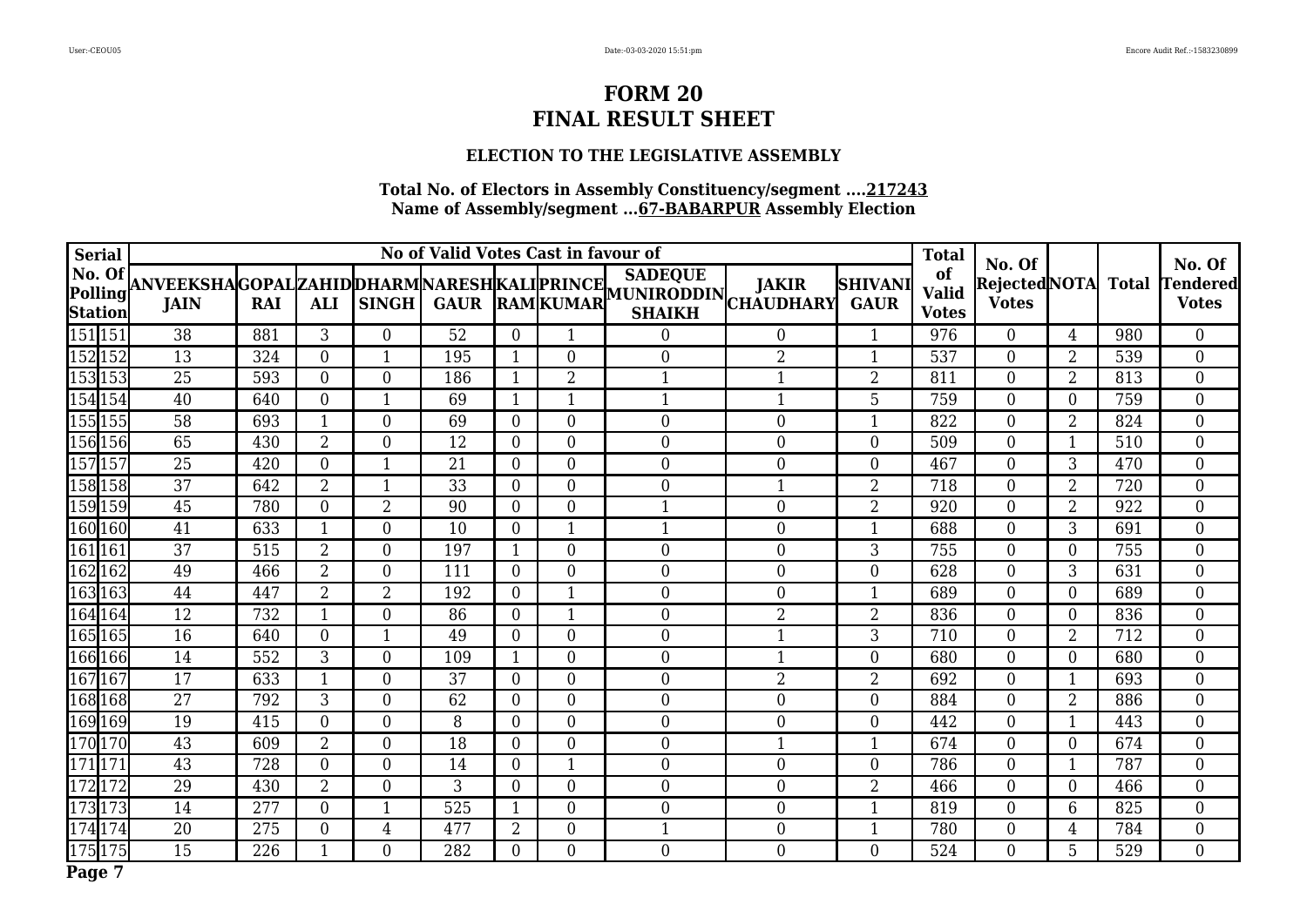## **ELECTION TO THE LEGISLATIVE ASSEMBLY**

| <b>Serial</b>                |                 |     |                  |                         | No of Valid Votes Cast in favour of |                |                  | <b>Total</b>                                                                                                                                                                               | No. Of         |                               |                                    | No. Of                              |                |     |                                 |
|------------------------------|-----------------|-----|------------------|-------------------------|-------------------------------------|----------------|------------------|--------------------------------------------------------------------------------------------------------------------------------------------------------------------------------------------|----------------|-------------------------------|------------------------------------|-------------------------------------|----------------|-----|---------------------------------|
| No. Of<br>Polling<br>Station |                 |     |                  |                         |                                     |                |                  | <b>SADEQUE</b><br> ANVEEKSHA GOPAL ZAHID DHARM NARESH KALI PRINCE   <sup>SADEQUE</sup>    JAKIR   S<br>  JAIN   RAI   ALI   SINGH  GAUR  RAM  KUMAR   SHAIKH   CHAUDHARY <br><b>SHAIKH</b> |                | <b>SHIVANI</b><br><b>GAUR</b> | of<br><b>Valid</b><br><b>Votes</b> | Rejected NOTA Total<br><b>Votes</b> |                |     | <b>Tendered</b><br><b>Votes</b> |
| 176176                       | 21              | 185 | $\overline{0}$   | $\overline{0}$          | 264                                 | -1             | $\overline{0}$   | $\boldsymbol{0}$                                                                                                                                                                           | $\overline{0}$ | $\overline{0}$                | 471                                | $\overline{0}$                      |                | 472 | $\overline{0}$                  |
| 177177                       | $\overline{16}$ | 338 | $\mathbf{1}$     | $\mathbf{1}$            | 399                                 | 1              | $\mathbf{0}$     | $\boldsymbol{0}$                                                                                                                                                                           | $\mathbf{0}$   | $\mathbf{1}$                  | 757                                | $\boldsymbol{0}$                    | 3              | 760 | $\boldsymbol{0}$                |
| 178178                       | 14              | 195 | $\boldsymbol{0}$ | 3                       | 335                                 | $\overline{0}$ | $\overline{0}$   | $\boldsymbol{0}$                                                                                                                                                                           | $\mathbf{0}$   | $\mathbf{1}$                  | 548                                | $\overline{0}$                      | 2              | 550 | $\overline{0}$                  |
| 179179                       | $\overline{15}$ | 220 | $\boldsymbol{0}$ | $\overline{2}$          | 383                                 | $\mathbf{1}$   | $\mathbf{0}$     | $\mathbf{0}$                                                                                                                                                                               | $\mathbf{0}$   | $\mathbf{1}$                  | 622                                | $\boldsymbol{0}$                    | $\overline{2}$ | 624 | $\overline{0}$                  |
| 180180                       | 11              | 166 | $\overline{0}$   | 7                       | 290                                 | $\overline{0}$ | $\mathbf{0}$     | $\boldsymbol{0}$                                                                                                                                                                           | $\overline{0}$ | $\overline{0}$                | 474                                | $\overline{0}$                      | $\overline{0}$ | 474 | $\overline{0}$                  |
| 181 181                      | $\overline{12}$ | 250 | $\overline{0}$   | $\overline{0}$          | 318                                 | $\theta$       | $\mathbf{0}$     | $\boldsymbol{0}$                                                                                                                                                                           | $\overline{0}$ | $\mathbf{1}$                  | 581                                | $\boldsymbol{0}$                    | $\mathbf{1}$   | 582 | $\overline{0}$                  |
| 182182                       | 29              | 228 | $\overline{0}$   | $\overline{0}$          | 321                                 | $\mathbf{1}$   | $\overline{0}$   | $\boldsymbol{0}$                                                                                                                                                                           | $\mathbf{1}$   | $\overline{0}$                | 580                                | $\overline{0}$                      | 6              | 586 | $\overline{0}$                  |
| 183183                       | 29              | 252 | $\overline{0}$   | $\overline{0}$          | 339                                 | $\theta$       | $\overline{0}$   | $\boldsymbol{0}$                                                                                                                                                                           | $\overline{0}$ | $\overline{0}$                | 620                                | $\overline{0}$                      | $\overline{2}$ | 622 | $\overline{0}$                  |
| 184184                       | $\overline{20}$ | 260 | $\overline{0}$   | $\overline{\mathbf{1}}$ | 474                                 | $\Omega$       | $\mathbf{0}$     | $\boldsymbol{0}$                                                                                                                                                                           | $\overline{0}$ | $\overline{0}$                | 755                                | $\boldsymbol{0}$                    | 1              | 756 | $\overline{0}$                  |
| 185  185                     | $\overline{15}$ | 165 | 3                | $\overline{0}$          | 275                                 | $\mathbf 1$    | $\mathbf{0}$     | $\boldsymbol{0}$                                                                                                                                                                           | $\mathbf{0}$   | $\mathbf{1}$                  | 460                                | $\boldsymbol{0}$                    | $\overline{0}$ | 460 | $\overline{0}$                  |
| 186186                       | $\overline{26}$ | 182 | $\mathbf{1}$     | $\overline{2}$          | 319                                 | $\Omega$       | $\overline{0}$   | $\boldsymbol{0}$                                                                                                                                                                           | $\mathbf{0}$   | $\overline{0}$                | 530                                | $\overline{0}$                      | 7              | 537 | $\overline{0}$                  |
| 187187                       | 40              | 216 | $\overline{0}$   | $\overline{0}$          | 334                                 | $\theta$       | $\mathbf{0}$     | $\boldsymbol{0}$                                                                                                                                                                           | $\mathbf{1}$   | $\overline{4}$                | 595                                | $\boldsymbol{0}$                    | 5              | 600 | $\overline{0}$                  |
| 188188                       | $\overline{23}$ | 233 | $\boldsymbol{0}$ | $\mathbf{1}$            | 431                                 | $\Omega$       | $\overline{0}$   | $\boldsymbol{0}$                                                                                                                                                                           | $\mathbf{0}$   | $\overline{0}$                | 688                                | $\boldsymbol{0}$                    |                | 689 | $\boldsymbol{0}$                |
| 189189                       | $\overline{31}$ | 179 | $\boldsymbol{0}$ | $\mathbf{1}$            | 345                                 | $\theta$       | $\mathbf{0}$     | $\boldsymbol{0}$                                                                                                                                                                           | $\mathbf{0}$   | $\overline{0}$                | 556                                | $\boldsymbol{0}$                    |                | 557 | $\boldsymbol{0}$                |
| 190190                       | 48              | 168 | $\boldsymbol{0}$ | $\boldsymbol{0}$        | 335                                 | $\mathbf{1}$   | $\overline{0}$   | $\mathbf{1}$                                                                                                                                                                               | $\mathbf{0}$   | $\overline{0}$                | 553                                | $\overline{0}$                      | 3              | 556 | $\boldsymbol{0}$                |
| 191191                       | 26              | 218 | $\boldsymbol{0}$ | $\mathbf{0}$            | 394                                 | $\overline{2}$ | $\boldsymbol{0}$ | $\boldsymbol{0}$                                                                                                                                                                           | $\mathbf{0}$   | $\overline{4}$                | 644                                | $\boldsymbol{0}$                    | $\overline{0}$ | 644 | $\overline{0}$                  |
| 192192                       | $\overline{36}$ | 289 | $\boldsymbol{0}$ | $\mathbf{0}$            | 497                                 | $\overline{2}$ | $\boldsymbol{0}$ | $\boldsymbol{0}$                                                                                                                                                                           | $\mathbf{0}$   | 15                            | 839                                | $\boldsymbol{0}$                    |                | 840 | $\boldsymbol{0}$                |
| 193193                       | $\overline{53}$ | 317 | $\mathbf{1}$     | $\mathbf{1}$            | 406                                 | 1              | $\mathbf{0}$     | $\boldsymbol{0}$                                                                                                                                                                           | $\mathbf{0}$   | $\mathbf{1}$                  | 780                                | $\boldsymbol{0}$                    |                | 781 | $\overline{0}$                  |
| 194194                       | $\overline{27}$ | 175 | $\boldsymbol{0}$ | $\mathbf{0}$            | 318                                 | $\theta$       | $\mathbf{0}$     | $\boldsymbol{0}$                                                                                                                                                                           | $\mathbf{0}$   | $\boldsymbol{0}$              | 520                                | $\overline{0}$                      | $\overline{2}$ | 522 | $\overline{0}$                  |
| 195195                       | $\overline{33}$ | 252 | $\mathbf{1}$     | $\overline{0}$          | 410                                 | $\overline{0}$ | $\mathbf{1}$     | $\mathbf{0}$                                                                                                                                                                               | $\overline{0}$ | $\overline{0}$                | 697                                | $\boldsymbol{0}$                    |                | 698 | $\overline{0}$                  |
| 196196                       | $\overline{42}$ | 253 | $\overline{0}$   | $\mathbf 1$             | 401                                 | $\Omega$       | $\overline{0}$   | $\mathbf{1}$                                                                                                                                                                               | $\overline{0}$ | $\mathbf{1}$                  | 699                                | $\boldsymbol{0}$                    | $\overline{2}$ | 701 | $\overline{0}$                  |
| 197197                       | $\overline{25}$ | 211 | $\overline{0}$   | $\overline{0}$          | 491                                 | $\mathbf{1}$   | $\mathbf{0}$     | $\boldsymbol{0}$                                                                                                                                                                           | $\overline{0}$ | $\mathbf{1}$                  | 729                                | $\boldsymbol{0}$                    | 1              | 730 | $\boldsymbol{0}$                |
| 198198                       | $\overline{28}$ | 205 | $\overline{0}$   | $\mathbf 1$             | 362                                 | $\Omega$       | $\overline{0}$   | $\boldsymbol{0}$                                                                                                                                                                           | 1              | 1                             | 598                                | $\overline{0}$                      | 2              | 600 | $\overline{0}$                  |
| 199199                       | 10              | 178 | $\overline{0}$   | $\mathbf{0}$            | 373                                 | $\overline{0}$ | $\mathbf{1}$     | $\boldsymbol{0}$                                                                                                                                                                           | $\overline{0}$ | $\overline{0}$                | 562                                | $\boldsymbol{0}$                    | 3              | 565 | $\boldsymbol{0}$                |
| 200200                       | 29              | 259 | $\overline{0}$   | $\overline{0}$          | 381                                 | $\overline{0}$ | $\mathbf{1}$     | $\boldsymbol{0}$                                                                                                                                                                           | $\overline{0}$ | $\overline{2}$                | 672                                | $\overline{0}$                      | $\Omega$       | 672 | $\overline{0}$                  |
| Page 8                       |                 |     |                  |                         |                                     |                |                  |                                                                                                                                                                                            |                |                               |                                    |                                     |                |     |                                 |